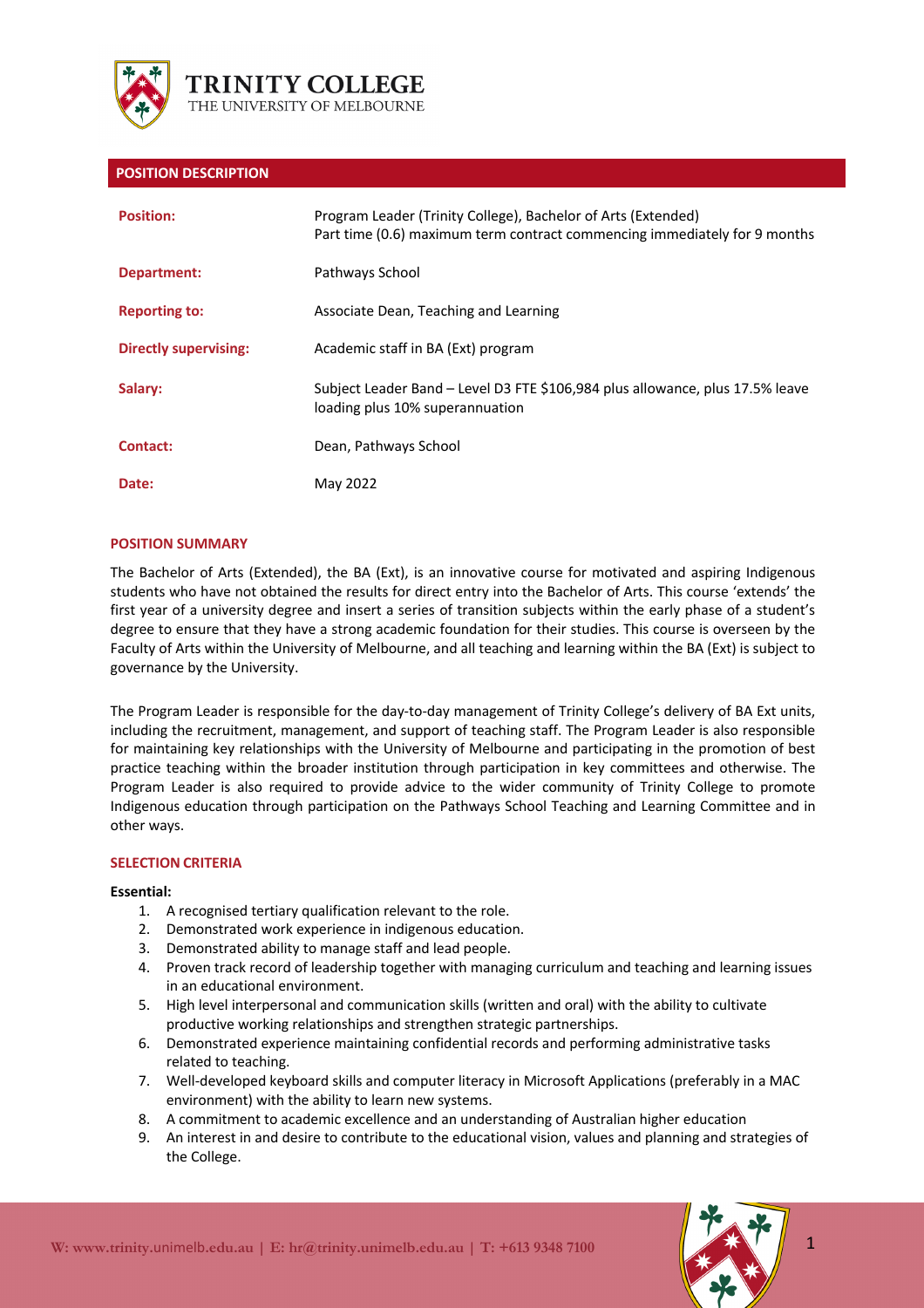

#### **Further Information:**

- This is an identified position only open to people identifying as Aboriginal and/or Torres Strait Islander.
- Applicants must be Australian Citizens, Permanent Residents or hold a valid work permit or visa. If called for interview evidence of status will be required
- Applicants will be required to bring originals or certified copies of academic and other qualifications if called for interview.
- The successful applicant must secure, or be in the process of securing, a Working with Children approval.

## **KEY RESPONSIBILITIES AS PROGRAM LEADER**

#### **Management of the BA (Ext) teaching and learning unit**

- 1. Supervise and lead he academic staff who teach the BA (Ext) subjects. This involves staff recruitment, induction, assessing and providing feedback on performance, administrative support, and, in conjunction with Trinity HR, provide relevant professional development and training.
- 2. Lead program reflection, innovation and future planning, with a particular focus on the design of curriculum development and broader teaching approach in order to develop and maintain best practice teaching that meets the educational goals of the program.
- 3. In conjunction with the Pathways School Associate Dean, prepare annual budgets and assist with monitoring expenditure against this budget.

#### **Management of partnerships with the University of Melbourne**

- 1. Develop and foster broad positive working relationships within the University of Melbourne, especially within the Faculty of Arts and Murrup Barak. Key people include: the Director of the Bachelor of Arts; recruitment and student support staff within Murrup Barak; academic and professional staff within Australian Indigenous Studies; curriculum staff within Teaching Innovation; and other support staff across university support units including Stop 1 and Student Equity and Diversity. This also includes participation in key committees, such as the Bachelor of Arts Course Standing Committee, the Faculty of Arts Teaching and Learning Committee, and the Indigenous Student Recruitment and Retention Working Group.
- 2. Develop and maintain strong working relationships with the professional staff within the School of Culture and Communication to ensure good support for BA (Ext) teaching staff in terms of administration (e.g. overseeing timetabling, arranging staff IT accounts, LMS access, results entry and Board of Examiners processes) and policy compliance in teaching-related areas (such as attendance, extensions, special consideration, and student equity).
- 3. Develop and maintain strong working relationships with Murrup Barak staff to promote student wellbeing and academic success. This includes liaison around areas such as student events, support, and, more generally, the intersection between student wellbeing and academic life.
- 4. Develop and maintain strong working relationships with the teaching staff within the Bachelor of Science (Extended) program, which runs parallel to the BA (Ext). The BSc (Ext) shares the 'Engagements with Place' subject with the BA (Ext), and students across both programs share many experiences. The goal is to promote shared practices across both programs to promote student wellbeing and academic success.

## **Engagement within Trinity College**

- 1. Promote engagement with Indigenous knowledge and practices across the whole of the college. This includes support for other departments within the Pathways School who are seeking to revise curriculum and teaching approaches. This work includes participation on key Pathways School committees such as the Teaching and Learning Committee. This also includes giving advice to other aspects of the college that are involved in Indigenous partnerships, including the Leeper Library and the Visting Scholars program.
- 2. Participate in strategic planning relating to the college as a whole. This involves areas such as the development of a Reconciliation Action Plan, consutlations around, and participation within, the Indigenous Higher Education Conference, and other college projects as appropriate.

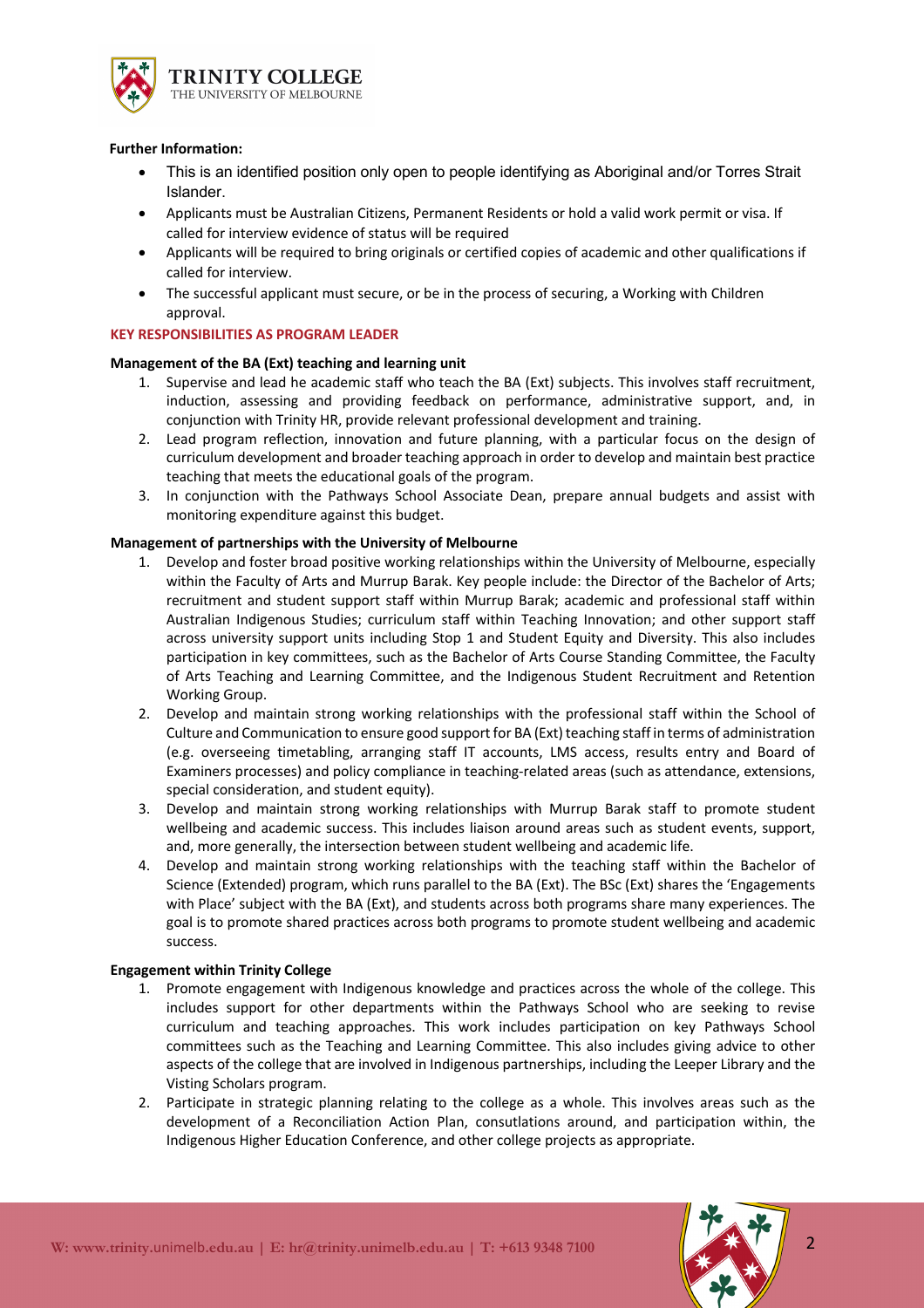

# **WORKING RELATIONSHIPS**

- 1. The BA (Ext) Program Leader is responsible to the Pathways School Associate Dean, Teaching and Learning, who is their line manager.
- 2. The BA (Ext) Program Leader is the line manager for all of the BA (Ext) teaching staff.
- 3. The BA (Ext) Program Leader is expected to work closely with institutional partners within the University of Melbourne, as described above in the Key Responsibilities section.
- 4. The BA (Ext) Program Leader is expected to work closely with staff within Trinity College, as described above in the Key Responsibilities section.

# **CHILD SAFETY**

Trinity College is committed to providing a safe, secure, disciplined and quality learning and residential environment in which all students can develop their individual talents, interests and abilities through a curriculum that fosters the intellectual, physical, social and moral development of the student. The College is committed to the safety of all children including those from culturally and/or linguistically diverse backgrounds.

# **OCCUPATIONAL HEALTH AND SAFETY (OHS)**

All staff are responsible for safe work procedures and instructions.

## **Employees** must:

- Cooperate with the College in relation to activities and training taken by the College to comply with OHS legislation as well as, Trinity College OHS Policy and Procedures.
- Comply with the OHS guidelines in the Staff Terms and Conditions.
- Adopt work practices that support OHS.
- Take reasonable care for their own health and safety and the health and safety of other people who may be affected by their conduct in the workplace.
- Seek guidance for all new or modified work procedures for work safe practices.
- Ensure that any hazardous conditions, near misses and injuries are reported immediately to the supervisor.
- Participate in meetings, training and other environment, health and safety activities.
- Not wilfully place at risk the health or safety of any person in the work place.
- Not wilfully or recklessly interfere with or misuse anything provided in the interest of environment health and safety or welfare.

## **Managers and Directors/Deans** are responsible for:

- Implementing and maintaining procedures in compliance with legislation and Trinity College OHS Policy by regular monitoring of staff compliance through performance review.
- Conducting regular inspections to identify risk/aspects, implementing corrective action and arranging monitoring where required.
- Ensuring that all staff, including contractors under local control, are appropriately inducted.
- Providing relevant OHS information and ensuring appropriate training.
- Ensuring all risk issues that have been identified are monitored and recorded.
- Ensuring consultative structures and staff participation by conducting regular section meetings to discuss OHS issues.

## **TRINITY COLLEGE**

Founded in 1872 as the first college of the University of Melbourne, Trinity College is a unique tertiary institution that provides a diverse range of rigorous academic programs for talented students from across Australia and around the world. These programs include:

• The residential College for undergraduate students of the University of Melbourne, both resident and non-resident.